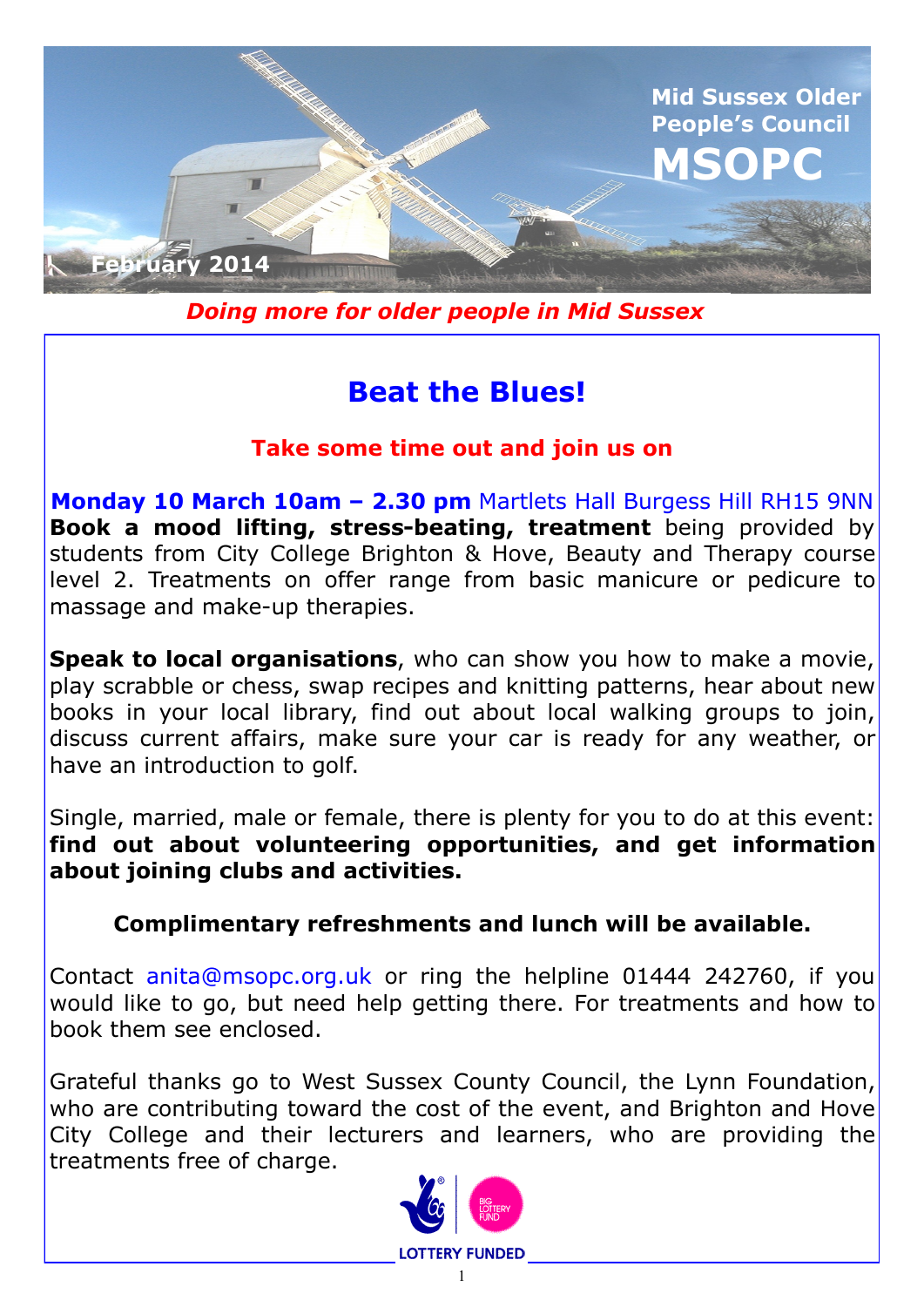### **The Annual General Meeting of the Mid Sussex Older People's Council will be held on Friday 25 April 2014 at 10 a.m. at**

### **The Function Suite, Clair Hall, Haywards Heath, RH16 3DN**

#### **To consider the following items of business:**

**Notice of Meeting Apologies for Absence Chairman's Address Treasurer's Report Questions on Items 3 and 4 Adoption of the Annual Report Adoption of the Treasurer's Report Election of the Officers and Committee Any Other Business.**

#### **Report**

The Committee met 11 times during 2013, we held two public meetings in the same period and produced three editions of our Newsletter. We also held a public meeting in March 2014.

The following have served as officers and committee members since the date of the last Annual General Meeting:

Mrs Barbara Baldwin (Chairman); Mrs Elisabeth Willett (Secretary); Mrs Pauline Wadsworth (Treasurer); Mr David Waite (Vice-Chairman) (until September 2013); Mrs Jean Goater; Mrs Ann Greenfield; Miss Barbara Lank; Mrs Fidelma Ollif; Mr Terry Reilly; Mr Tony Reynolds; Mrs Margaret Spendiff. Since the resignation of Mr Waite, the position of Vice-Chairman has remained unfilled. Mrs Carol Butler, who was elected to the Committee at the 2013 Annual General Meeting, resigned very shortly thereafter due to domestic commitments.

With the exception of Mr Waite and Mrs Butler, all the above officers and Committee members, being eligible, offer themselves for re-election en bloc. Nominations for the position of Vice-Chairman are invited from our supporters.

Mr Michael Bright and Mrs Valerie Upton currently serve as Organisational Members on the Committee, representing the Alzehimer & Dementia Group (Mid Sussex) and Lindfield Parish Council respectively. Both have expressed their willingness to become full Members of the Committee and, having been nominated by the Committee, will need to be seconded from the floor of the Meeting.

Additionally, Ms Amanda Edmond represented Mears Home Improvements until the winding-up of the Haywards Heath Branch of that organisation and her subsequent redundancy. She remains, however, a willing and welcome volunteer at our public meetings. Ms Tracy Olcker represented AgeUK as an Organisational Member until her transfer to another AgeUK Branch. Ms Lynda Thompson also gives freely of her time to help at our public events. We express our thanks to all these ladies.

Dr Ben Ross offers his support on any matters medical on which the Committee may wish to consult him and Mr Peter Wadsworth very kindly continues to assume responsibility for the installation of the public address/loop system at our public meetings, now assisted by Mr Gordon Upton. Mr Wadsworth also acts as photographer at our meetings. Ex-Committee member Mr Brian Webb provides technical and photographic support in emergencies. We are grateful to all these gentlemen for their assistance.

Thanks to the generosity of the Henry Smith Foundation and the Sussex Community Foundation we have been able to continue to engage the services of Anita Wright as our Development Officer. Anita brings to the organisation her vast experience of working with older people and charities in particular. Her development work is all about networking, and sharing ideas and building relationships with other older people's groups in the field have helped enormously in the development of MSOPC. We place on record our thanks for her enthusiasm and hard work.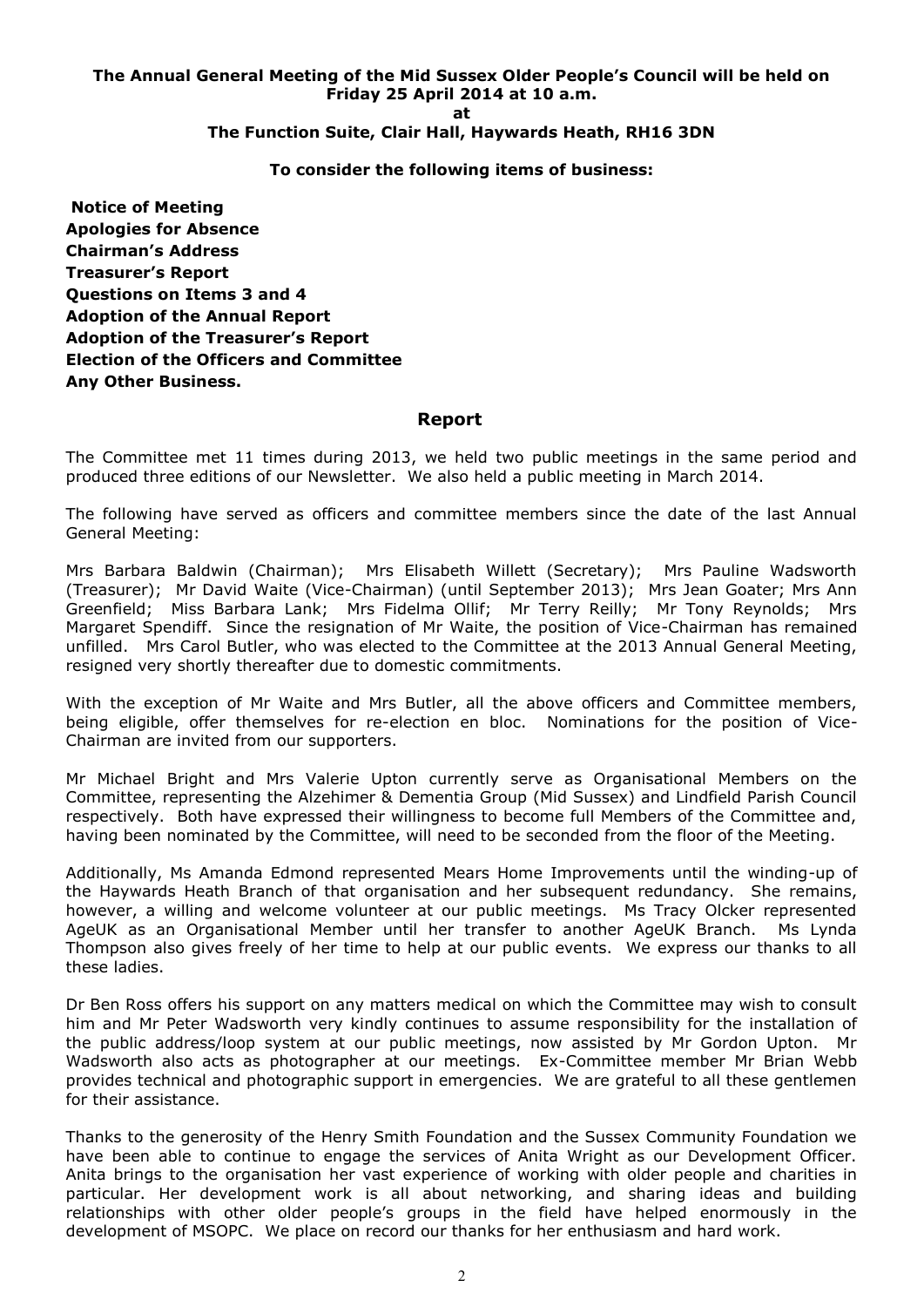Anita has made important contacts with journalists, policymakers and members of the community. This year, getting closer to the press, newsletter editors and the like in various organisations has meant more routine and regular publicity for MSOPC's activities and, for example, in the January edition of Sussex Living, for MSOPC itself. Two more development successes this year are the firm foundations MSOPC has laid in East Grinstead which have enabled us to do more for the older people in that area of Mid Sussex, and also the MSOPC Roadshows whereby we are taking out key information about services and activities that can help to make more older people live happy and healthy lives.

In addition to those mentioned elsewhere in this report, we have received financial assistance from the following organisations: Awards4All Big Lottery Fund; AgeUK England; West Sussex County Council; Mid Sussex District Council; East Grinstead Town Council; Lindfield Parish Council; The Elise Pilkington Charitable Trust; The Sir Jules Thorn Charitable Trust; Barchester's Charitable Foundation; The Lynn Foundation; The Joan Ainslie Charitable Trust; Inman Charity Trustees Ltd.; Yorkshire Building Society. We are extremely grateful to them all.

Barbara Baldwin, Elisabeth Willett, Pauline Wadsworth and Terry Reilly continued as our four nominated trustees following our registration as a Charity (No. 1147878) in June 2012, and on 2 October 2013 Mrs Fidelma Ollif was also appointed as a trustee. We are also a Company Limited by Guarantee (No. 7113147).

Members of the Committee have continued to be active in the community. Our Secretary remains a trustee of the Mid Sussex Council for Voluntary Service (South), to whom MSOPC is affiliated. We are members of the National Pensioners Convention. The Chairman and Secretary are members of the National Council for Voluntary Organisations and attended a one-day training event in London where the knowledge they gained and the contacts they made have proved very useful. Members of the Committee also serve on various Mid Sussex District Council and West Sussex County Council bodies and it is pleasing to report that our voice is not only now being heard but is also being listened to.

The two public events we were able to organise in 2013 were well attended and very well received. The first, sponsored by Baker Jenness – with lunch provided by Burgess Hill & District Lions – dealt with Paying for Care, a subject very important for older people, and as well as a lot of questions put to the speaker both during the meeting and afterwards on a one-to-one basis the opportunity for older people to mix and socialise was very much appreciated by all those attending. In December we held our usual Christmas "party" type meeting, with the duo Mr Blew entertaining us with songs old and new, with an opportunity for the participants to sing along, followed by pupils from Ardingly College Choir impressing us all with their very professional rendition of Christmas carols. This December event was funded by AgeUK England, and the Christmas type food available was up to the usual high MSOPC standards.

Greater use has also been made of our Help Line telephone service, which has been jointly funded by Haywards Heath and Burgess Hill Town Councils.

On 10 March 2014, after much planning, organisation and hard work, we shall be holding a public event in The Martlets Hall, Burgess Hill, under the heading of "Beat the Blues" showcasing various activities available to older people, giving those attending a chance to hear about new books in the local library, find out about walking groups, basic car maintenance, making a movie, and other social activities, but which will also have an intergenerational aspect in the form of students from City College Brighton & Hove, Beauty & Therapy Course Level 2 providing "pampering" treatments for those attending, which include manicures/pedicures, massages and a full make-up.

In June 2014 a joint public meeting is planned with AgeUK East Grinstead under the title "Are Older People Getting Younger?" but with breakout sessions entitled "Just Google It Nana", "Keeping Active", "Don't Get Old Before Your Time" and "Combating Social Isolation."